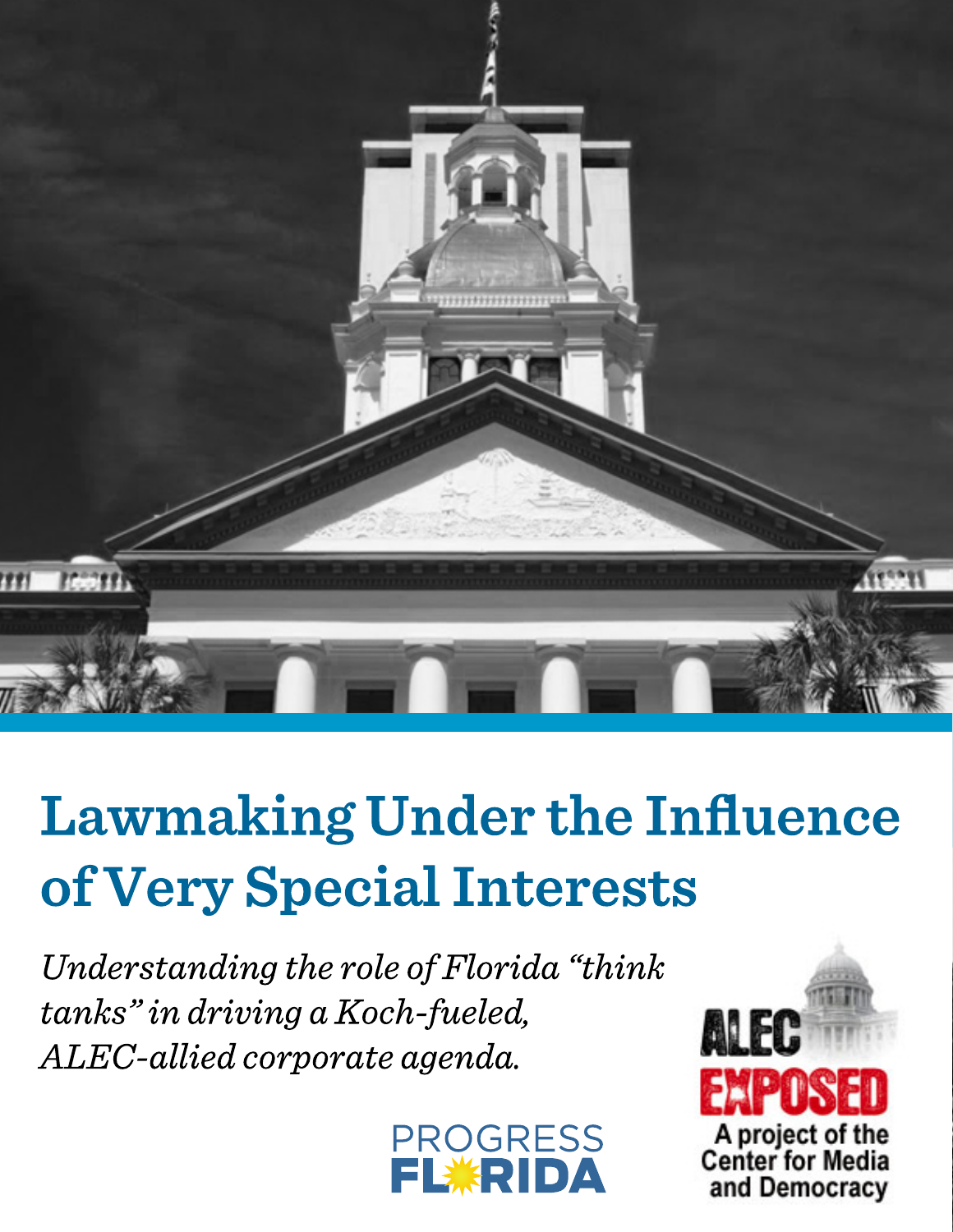# Introduction

This new report, "Lawmaking under the Influence of Very Special Interests  $-$ Understanding the role of Florida 'think tanks' in driving a Koch-fueled, ALECallied corporate agenda," describes how an out-of-state agenda is peddled in Tallahassee by local special interest groups with close ties to the controversial American Legislative Exchange Council (ALEC), whose financial backers seek to move cookie-cutter legislation in Florida and other states.

The James Madison Institute is part of one of ALEC's major partners, the "State Policy Network," which helps push ALEC's national corporate-driven agenda as "conservative" policies through the states. SPN was founded in 1991, and today it has member think tanks in all 50 states. In Florida two of the most prominent of these groups are The James Madison Institute (JMI) and the Foundation for Government Accountability (FGA).

This report follows up on a report issued last year by Progress Florida, the Center for Media and Democracy, Florida Watch, People for the American Way, and Common Cause titled "ALEC in Florida." That report chronicled the undue influence ALEC – a shadowy out-of-state corporate front group – holds over public policy in the Sunshine State.

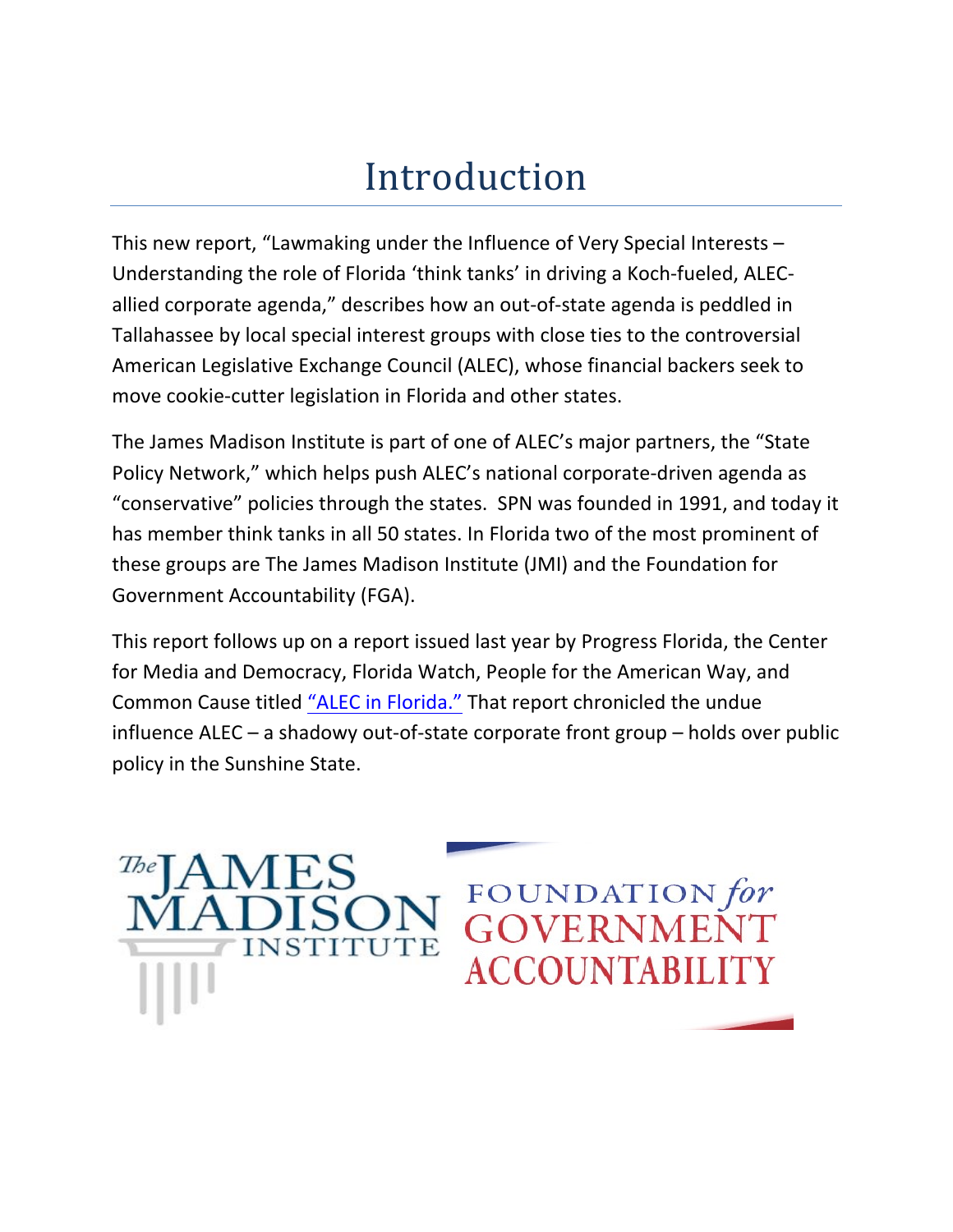### Among the key findings in this report:

**JMI<sup>1</sup> and FGA<sup>2</sup> claim to be independent local voices even though they are cogs in** the State Policy Network, a Koch-funded, nationally-driven, ALEC-allied network of groups that push a cookie cutter agenda in statehouses across the country. **JMI, FGA and other State Policy Network member groups routinely advocate for** a national agenda driven by out-of-state corporate actors.

- **Despite claiming to focus on statewide concerns, JMI and FGA often push for the same policies as national right-wing organizations such as ALEC.**
- The James Madison Institute has received more than \$1 million from Koch-funded organizations, and has consistently advocated for policies that protect the Kochs' bottom **line rather than the best interests of Floridians.**
- These so-called "independent" voices push ALEC's right-wing agenda regardless of the **best interests of Floridians, while providing cover that helps insulate ALEC and SPN's CEO** backers against public scrutiny. The coordinated agenda that JMI, FGA, and ALEC press for **is** resulting in devastating consequences for Florida, among them:
	- o **Attacking health care expansion despite Florida having the 2<sup>nd</sup> highest** percentage (24.8%) of uninsured residents among US states, including an **estimated half a million Florida children who lack coverage – the fourth highest** rate of uninsured children (12.5%) in the country.<sup>3</sup>
	- $\circ$  A polluter-driven agenda that ignores scientific facts about climate change and sea level rise, even though Florida has the second most coastline in the nation<sup>4</sup> **and despite scientific predictions that South Florida – and Miami in particular –**

<u> 1989 - Johann Stein, markin film yn y breninn y breninn y breninn y breninn y breninn y breninn y breninn y b</u>

<sup>&</sup>lt;sup>1</sup> Source: James Madison Institute, About Us: http://www.jamesmadison.org/about/about.html

<sup>&</sup>lt;sup>2</sup>Source: Foundation for Government Accountability, About Us: http://www.floridafga.org/about-us/

 $3$  Source: U.S. Census Small Area Health Insurance Estimates, 2011,

https://www.census.gov/did/www/sahie/data/interactive/#view=data&utilBtn=&yLB=0&stLB=0&aLB=0&sLB=0&iL B=0&rLB=0&countyCBSelected=false&insuredRBG=pu\_&multiYearSelected=false&multiYearAlertFlag=false

<sup>&</sup>lt;sup>4</sup> Source: Wikipedia. List of US States by Coastline: http://en.wikipedia.org/wiki/List\_of\_U.S.\_states\_by\_coastline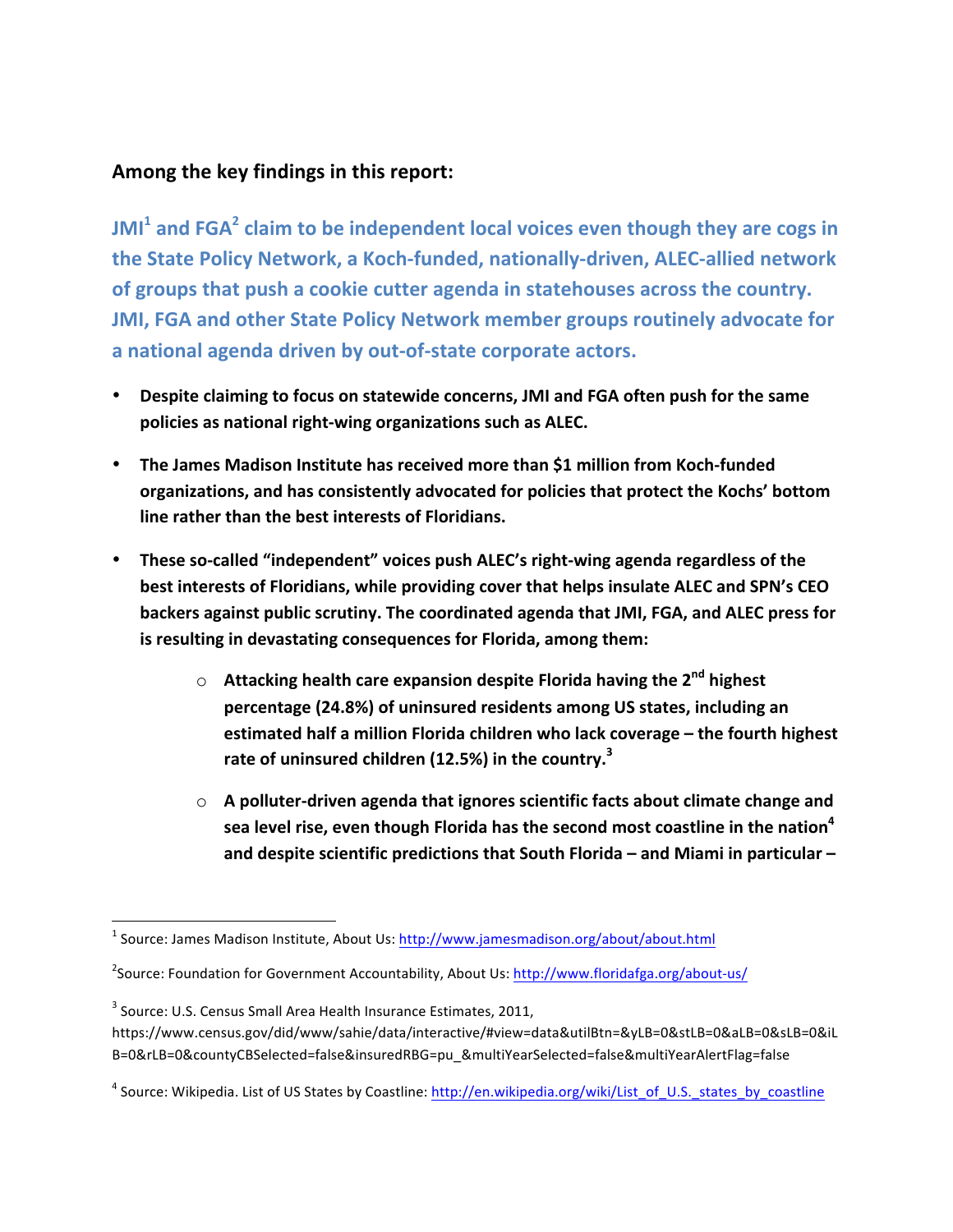will be devastated by rising sea levels;<sup>5</sup> and pushes for expanded offshore drilling despite the need to protect Florida's tourism-driven economy and the ongoing negative consequences of the 2011 BP Gulf oil disaster.

- $\circ$  **Harming Florida's fiscal health by further reducing the state's corporate tax** rate, which already ranks among the lowest in the country, with a flat rate at **5.5%.<sup>6</sup> As of 2011, more than 98% of Florida business paid no income taxes at all. 7**
- $\circ$  **Efforts to weaken the retirement security of Florida's workers by forcing them** into 401k-style retirement plans that increase risks and that take fees from **workers' retirement funds.**
- $\circ$  **Numerous other attacks on workers and the middle class, including efforts to** block minimum wage increases and deny critical employment benefits such as earned sick time, as well as attacks on the ability of workers to effectively organize in unions via ALEC's so-called "Paycheck Protection Act."
- FGA is part of a national network of right-wing policy organizations, was founded by conservative activists from Maine, and is only based in Florida because their corporate **backers planted them here.**
- FGA's government affairs director helps operate a Maine-based lobbying firm, through which he has taken thousands of dollars from health care providers that accept Medicaid, stimulus, and other government funds. Meanwhile, FGA has actively pushed for a **Medicaid privatization scheme that critics say boosts corporate profits at the expense of patient care.**
- **So-called "conservative" think tanks, like JMI and FGA, promote policies that protect their**  wealthy right-wing donors, not middle class Floridians. For example, both JMI and FGA have strong connections to wealthy investment banker and special interest group funder William A. Dunn. Not surprisingly, these groups have pushed legislation intended to

<u> 1989 - Johann Stein, markin film yn y breninn y breninn y breninn y breninn y breninn y breninn y breninn y b</u>

<sup>&</sup>lt;sup>5</sup> Source: Rolling Stone. Goodbye Miami: http://www.rollingstone.com/politics/news/why-the-city-of-miami-isdoomed-to-drown-20130620?link=mostpopular3

 $6$  Source: Tax Policy Center. State Corporate Income Tax Rates for 2013: http://www.taxpolicycenter.org/taxfacts/Content/PDF/state\_corporate\_income.pdf

 $^7$  Source: Orlando Sentinel, Guess how few Florida businesses pay corporate taxes?, May 8, 2011: http://articles.orlandosentinel.com/2011-05-08/news/os-scott-maxwell-corp-taxes-scam-050820110507\_1\_corporate-taxes-income-taxes-corporate-tax-rates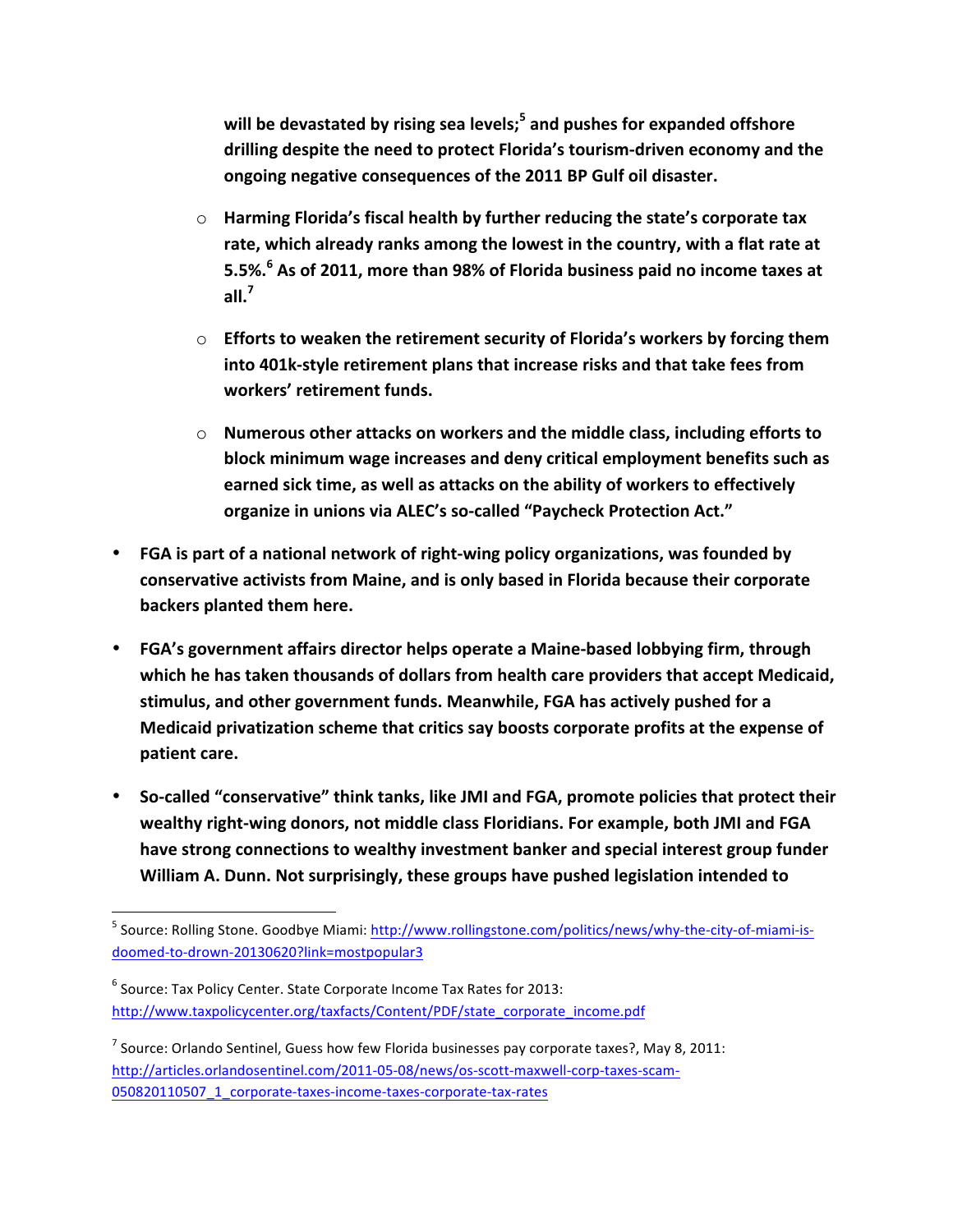benefit Dunn's bottom line, including tax breaks for the wealthy and the deregulation of **Wall Street.**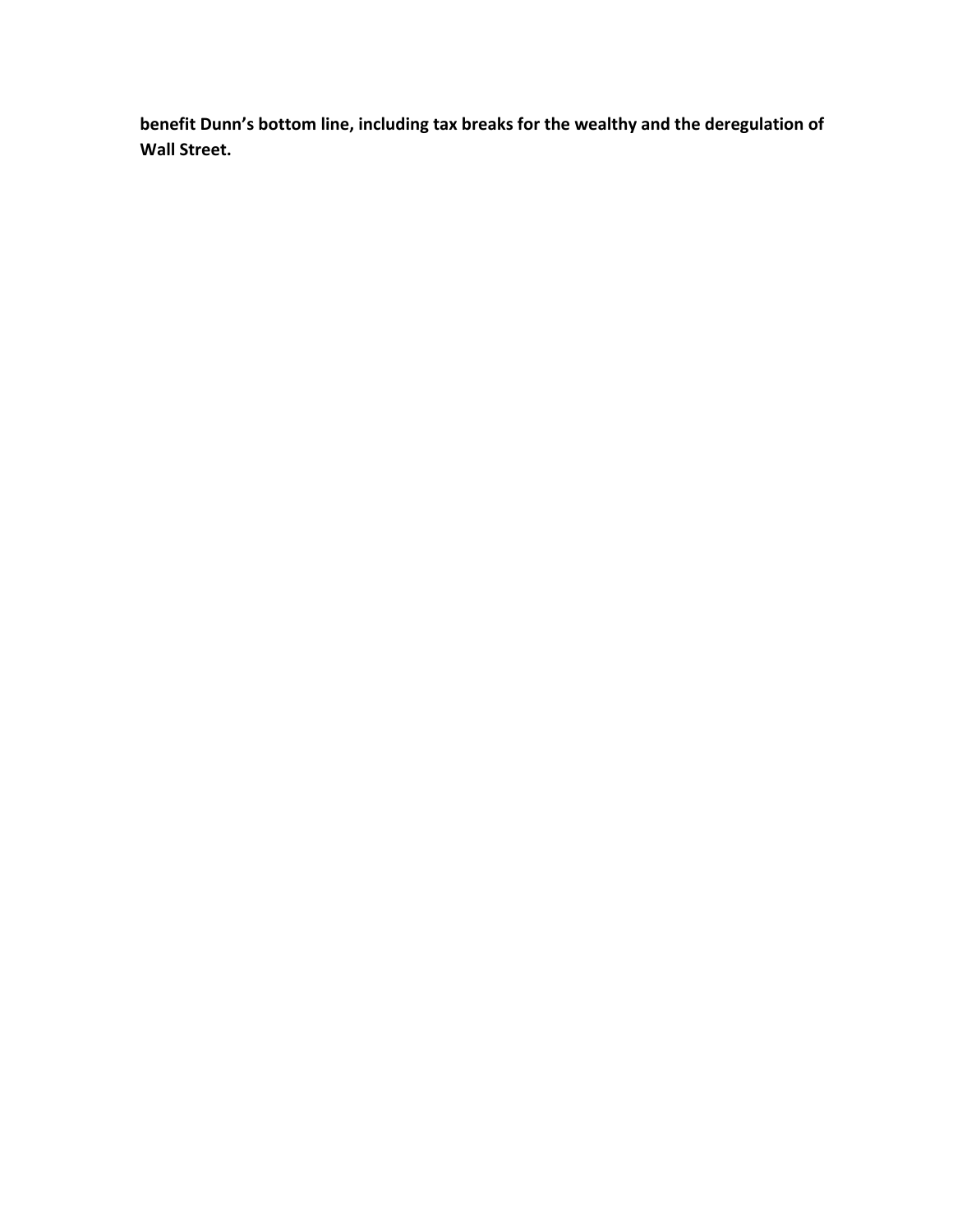### **Table of Contents**

| \$1 Million from Kochs/Koch-Funded Groups; Helps Protect Their Corporate Interests  7 |  |
|---------------------------------------------------------------------------------------|--|
|                                                                                       |  |
| The Foundation for Government Accountability's Questionable History 9                 |  |
|                                                                                       |  |
|                                                                                       |  |
|                                                                                       |  |
|                                                                                       |  |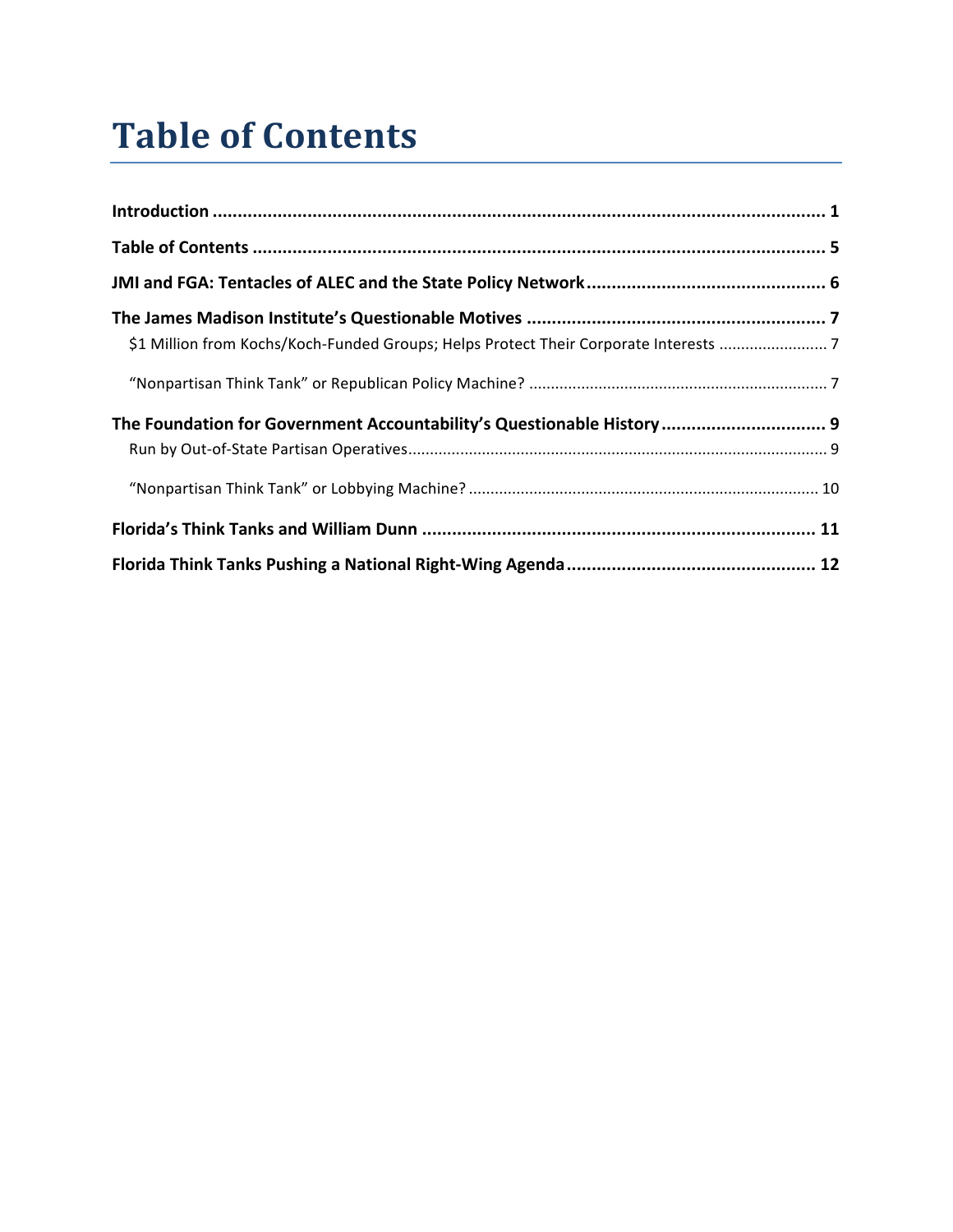# JMI and FGA: Tentacles of ALEC and the **State Policy Network**

The James Madison Institute and the Foundation for Government Accountability are part of **the State Policy Network, a Koch-funded, ALEC-allied organization whose members provide** the appearance of "independent" voices advocating for ALEC's corporate agenda. The notion that these groups are independent actors couldn't be further from the truth.

- **JMI:** The James Madison Institute has been a member of ALEC and was introduced as a "new member" at ALEC's Education Task Force May 2012 meeting in Charlotte, NC. JMI's anti-public school agenda links back to ALEC and Jeb Bush's Foundation for Excellence in Education (FEE)<sup>8</sup>, and includes increased charter school funding, unaccountable private school vouchers, parent-trigger and more. Dr. Matthew Ladner, senior advisor of policy and research at FEE recently received a "Lifetime Bunkum Award" from the National Education Policy Center at the University of Colorado-Boulder for promoting false and misleading information in pushing ALEC's school choice agenda<sup>9</sup>.
- FGA: The Foundation for Government Accountability has been active in ALEC:

 

- o In December 2011, FGA's founder Tarren Bragdon gave a presentation touting legislative changes to ALEC's Health and Human Services Task Force: "Florida's Healthcare Reforms: Success in the Sunshine State" at the ALEC conference in Scottsdale<sup>10</sup>, Arizona, in 2011. Bragdon, a Maine politician, created FGA in 2011 because "You have to be based out of an area where you can raise money, and Naples is a very generous community. And it's also a very free-market, right-of-center politically oriented place $^{11}$ ."
- $\circ$  In November 2012, FGA's new addition Joyce Errecart gave a presentation on "Tangible Personal Property Business Taxes" to ALEC's Tax and Fiscal Policy Task Force at the November 2012 conference in Washington, DC. Errecart is actually a Vermont lawyer and

<sup>8</sup> Source: PR Watch. Taxpayer-Enriched Companies Back Jeb Bush's Foundation for Excellence in Education, its Buddy ALEC, and Their "Reforms", November 28, 2012: http://www.prwatch.org/news/2012/11/11883/taxpayerenriched-companies-back-jeb-bushs-foundation-excellence-education-its-bu

 $9$  Source: Florida Times-Union. Florida education policy advisor given "Bunkum Award", May 31, 2012: http://jacksonville.com/opinion/blog/479262/teresa-stepzinski/2012-05-31/florida-education-policy-advisorgiven-bunkum-award

 $^{10}$  Source: PR Watch. Inside ALEC: Naked Contempt for the Press and Public in Scottsdale, January 11, 2012: http://www.prwatch.org/news/2012/01/11230/inside-alec-naked-contempt-press-and-publicscottsdale#sthash.LCkZLYID.dpuf

<sup>11</sup> Source: Naples Daily News. Maine man: Young political upstart from New England starts Naples-based think tank, October 17, 2011: http://www.naplesnews.com/news/2011/oct/17/maine-man-politics-upstart-Tarren-Bragdon-florida/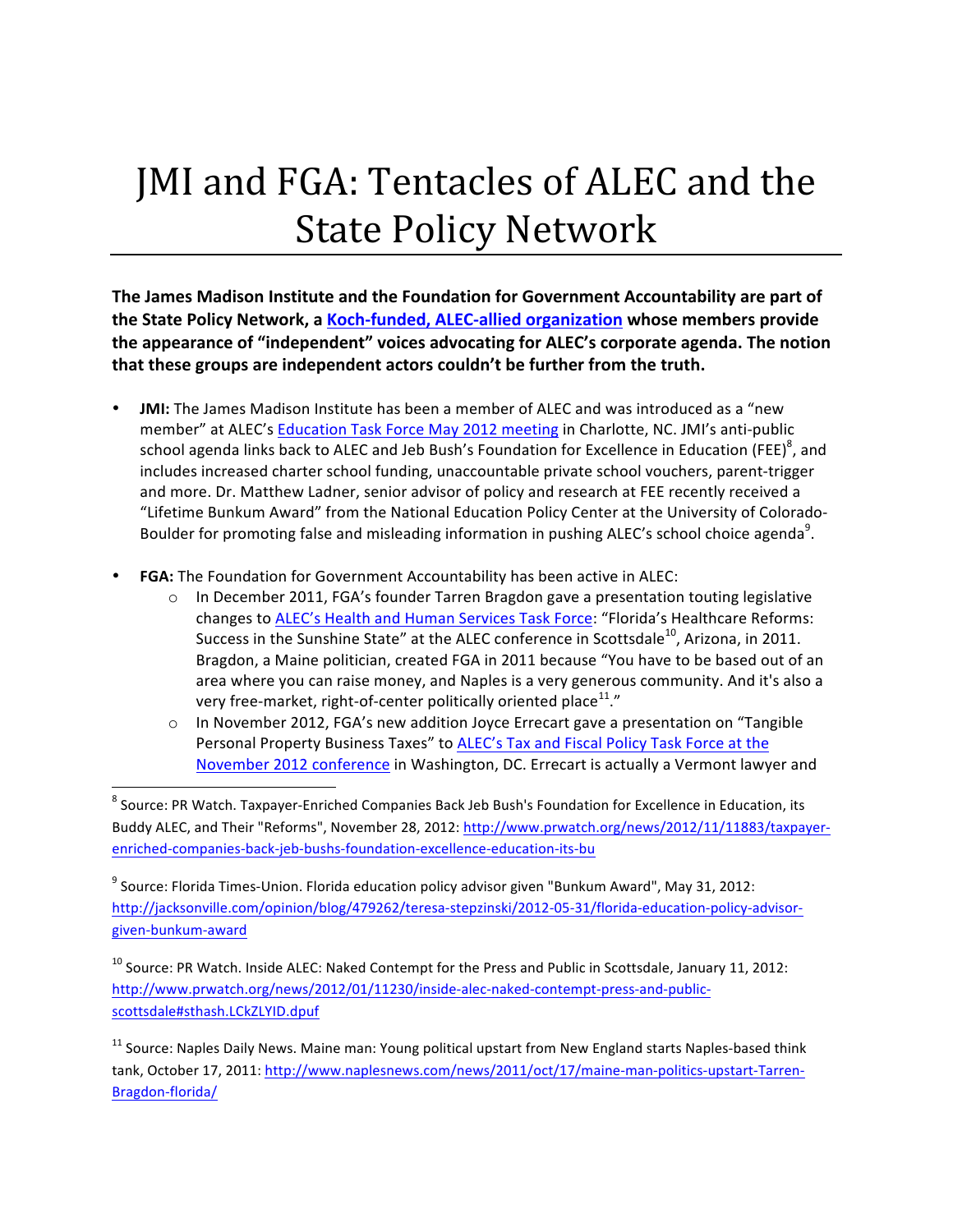former Vermont official who bought a home in Cocoa Beach and has pushed for tax cuts through FGA and other groups like the corporate-backed Tax Foundation.

- $\circ$  In its short existence, FGA has supported many ALEC policies and bills in Florida, including the "Freedom of Choice in Health Care Act," the push to end teacher tenure and ongoing efforts to expand charter schools and school vouchers. Bragdon is credited with writing the controversial health insurance law changes in Maine known as "LD 1333," whose provisions work "a change in rate structure that gives health insurance companies more freedom to charge higher rates to Mainers who are older, sicker and live in rural areas," among other changes that reduce consumer oversight over health insurance, according to the Bangor Daily News<sup>12</sup>.
- $\circ$  Taking a page from Bragdon's Maine game plan, FGA recently worked to deny access to health care for an estimated 1 million low income Floridians that would have been newly eligible for Medicaid under the Affordable Care Act.

**JMI Promoted ALEC-Linked Earned Sick Time/Preemption Bill in Florida: Florida's earned sick time** preemption bill, CS/HB 655 (Precourt), is similar to a Wisconsin bill circulated at an ALEC meeting as a model. JMI promoted the bill among its "key legislation." This damaging piece of model ALEC legislation sailed through the 2013 Florida Legislature and was signed into law by Gov. Rick Scott **on July 14<sup>th</sup> despite 80% of Floridians supporting earned sick time standards for workers.** 

# The James Madison Institute's Questionable Motives

### **"Nonpartisan Think Tank" or Republican Policy Machine?**

Although JMI is described as a "nonpartisan" nonprofit, it has very close ties to political parties. JMI has close connections to several Republicans and the Republican Party, both in **Florida and nationally:** 

- **Close Party Ties.** JMI Chairman Allan Bense, is a Republican former speaker of the Florida House, and is the father-in-law of current Florida House Speaker Will Weatherford (R). In his speech at JMI's 25<sup>th</sup> Anniversary Gala, Bense said JMI was important because it gave Florida legislators "facts" as compared to what was in the news. When he described JMI, he called it "objective" and "bipartisan," but stopped and corrected himself saying "we're a little conservative, agreed." That would be an understatement, given JMI's corporate party agenda.
- **Routinely Features Republican Heavy Hitters**

<u> 1989 - Johann Stein, markin film yn y breninn y breninn y breninn y breninn y breninn y breninn y breninn y b</u>

 $\circ$  In July 2012, JMI and Jeb Bush's Sun PAC cohosted an event on education in Miami.

 $12$  Source: Bangor Daily News. LD 1333: Key provisions of Maine's health insurance overhaul bill, May 12, 2011: http://bangordailynews.com/2011/05/12/health/included-in-full-story-insure0512/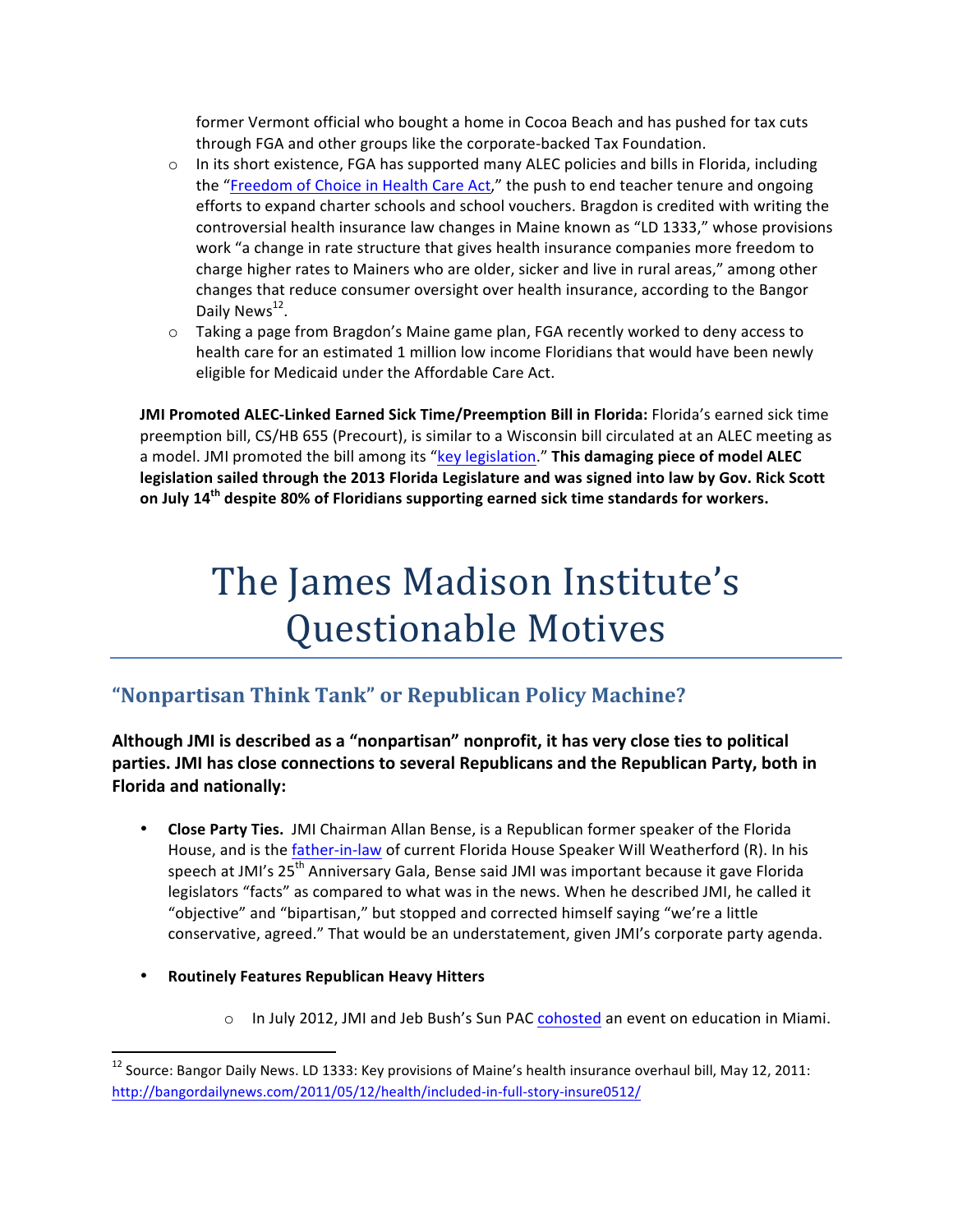$\circ$  Then-Vice President Dick Cheney spoke at a JMI Conference in 2004.

### **\$1 Million from Koch-Fueled Groups Helps Advance Special Interests**

#### The James Madison Institute advocates for policies that protect the bottom line of their **corporate donors – at the expense of middle class Florida families.**

JMI has received funding that can be traced directly to the family fortune of the billionaire brothers (Charles and David) who run global oil firm Koch Industries: the Charles G. Koch Charitable Foundation contributed \$83,479 to JMI between 2007 and 2011. However, the Kochs are known to fund special interest groups in ways other than through the charities in their name. For example, it has been discovered that Koch Industries funds some of the SPN groups directly and because that corporation is not publicly traded its donations are not publicly reported. Similarly, it has been documented that the Koch brothers fund special interests through personal checks and trust account transfers (not from their charities) to other groups that are not required to publicly report their donations.

JMI, for example, received \$963,742 from Donors Trust and Donors Capital Fund between 2005 and 2011, two funds that have been closely tied to the Kochs but which obscure the percentage of their grants coming from Koch money. In 2011, contributions from the Donors groups made up 10% of JMI's grants. 

In recent years, Donors Trust has poured millions into special interest groups that describe themselves as "free market" and are often branded as "libertarian" or "conservative" even though many of their policies are more fairly described as "corporate" or favoring Wall Street firms. Donors Trust allows extremely wealthy individuals who want to donate large sums to right-wing causes to do so anonymously, leaving the identity of those bankrolling such special interest groups cloaked from the public.

Over the years, JMI has released several "studies" and reports that deny global warming is happening, call for an end to clean energy programs, advocate for expanded offshore drilling despite the risks to Florida's shores from deeper wells (like BP's Deep Water Horizon), and push for corporate tax breaks, all of which would directly benefit the Koch brothers' corporate and personal interests. Here are a few examples: 

- *Promoting the Polluters' Agenda:* JMI vigorously defends its big-oil corporate donors, like the Koch brothers, the American Petroleum Institute, and Exxon Mobil, by publishing studies critical of carbon dioxide restrictions, like its 2009 report "Obama's Climate/Energy Agenda: Trouble for Florida." JMI also opposes other environmental safety measures, like cap-and-trade programs, renewable-energy mandates, and low-carbon fuel standards, all of which the institute argues against in its 2010 study: "Our Self-Imposed Obstacles to Energy Independence."
- *Ignoring Scientific Facts on Climate Change:* JMI not only promotes a pro-polluter, pro-fossil fuel industry agenda, but has also been a vocal skeptic of whether climate change is happening, despite the agreement of more than 98% of scientific studies published in peer-reviewed journals. Some of the institute's studies, reports, and editorials that deny global warming and climate change include: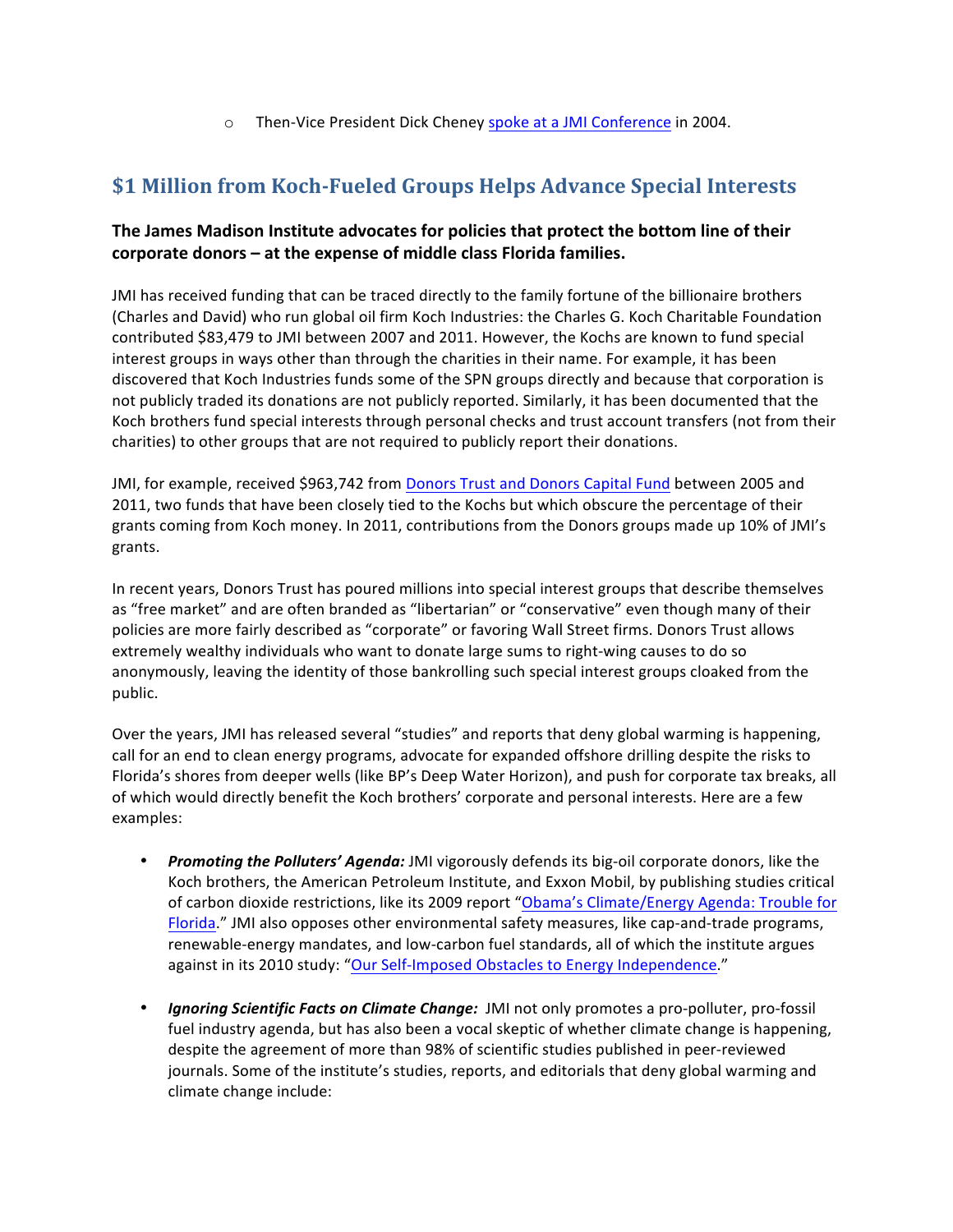- o A 2008 Letter to the Editor by JMI President and CEO Bob McClure. McClure argues that global warming is not a "settled science."
- $\circ$  A 2010 study claiming that scientists manipulated climate data to reach the hypothesis of global warming.
- $\circ$  A 2008 study, titled "The Cult of Global Warming," which claims that global warming is being pushed by the social elite and compares "Green environmentalism" to "Red communism."
- $\circ$  A 1998 report questioning if there is a human influence on the global climate, and advocating against implementing environmental safety until the "science is settled."

While JMI has to concoct imaginary villains who purportedly benefit from raising concerns about global warming, the reality is that the main beneficiary of propaganda to slow efforts to address the demonstrable climate change that is occurring is the oil industry, which just happens to be underwriting part of JMI's budget through Koch-fueled philanthropies like the Donor groups.

Advocating for More Offshore Drilling: JMI has called for more offshore drilling in Florida, specifically in its 2008 report, "It's Time To Update Obsolete Policy on Offshore Drilling," and its 2005 report "Gulf Drilling Can Help Florida's Environment." In the wake of the 2010 Gulf oil disaster, many have criticized efforts to expand offshore drilling in Florida. Such drilling provides little direct economic benefit to Florida but poses grave risks to its shoreline, tourism, and fishing industries. Florida has no oil refineries within its territory, but the state economy earns millions annually from its beaches and marine habitats $^{13}$ .

# The Foundation for Government Accountability's Questionable History

### **Run by Partisan Operatives**

<u> 1989 - Johann Stein, markin film yn y breninn y breninn y breninn y breninn y breninn y breninn y breninn y b</u>

**The Foundation for Government Accountability is part of a national network of right-wing policy organizations founded by conservative activists from Maine and is only based in Florida** because its hyper-partisan founder planted it here.

While FGA claims to be nonpartisan and Florida-based, it was founded in 2011 by Republican and conservative activists from the state of Maine. FGA's CEO and founder Tarren Bragdon is a former Republican state legislator who served as head of the Maine Heritage Policy Center, another "think tank" affiliated with the conservative State Policy Network, the national web of right-wing policy

<sup>&</sup>lt;sup>13</sup> Source: US Energy Information Administration. http://www.eia.gov/dnav/pet/pet\_pnp\_cap1\_dcu\_sfl\_a.htm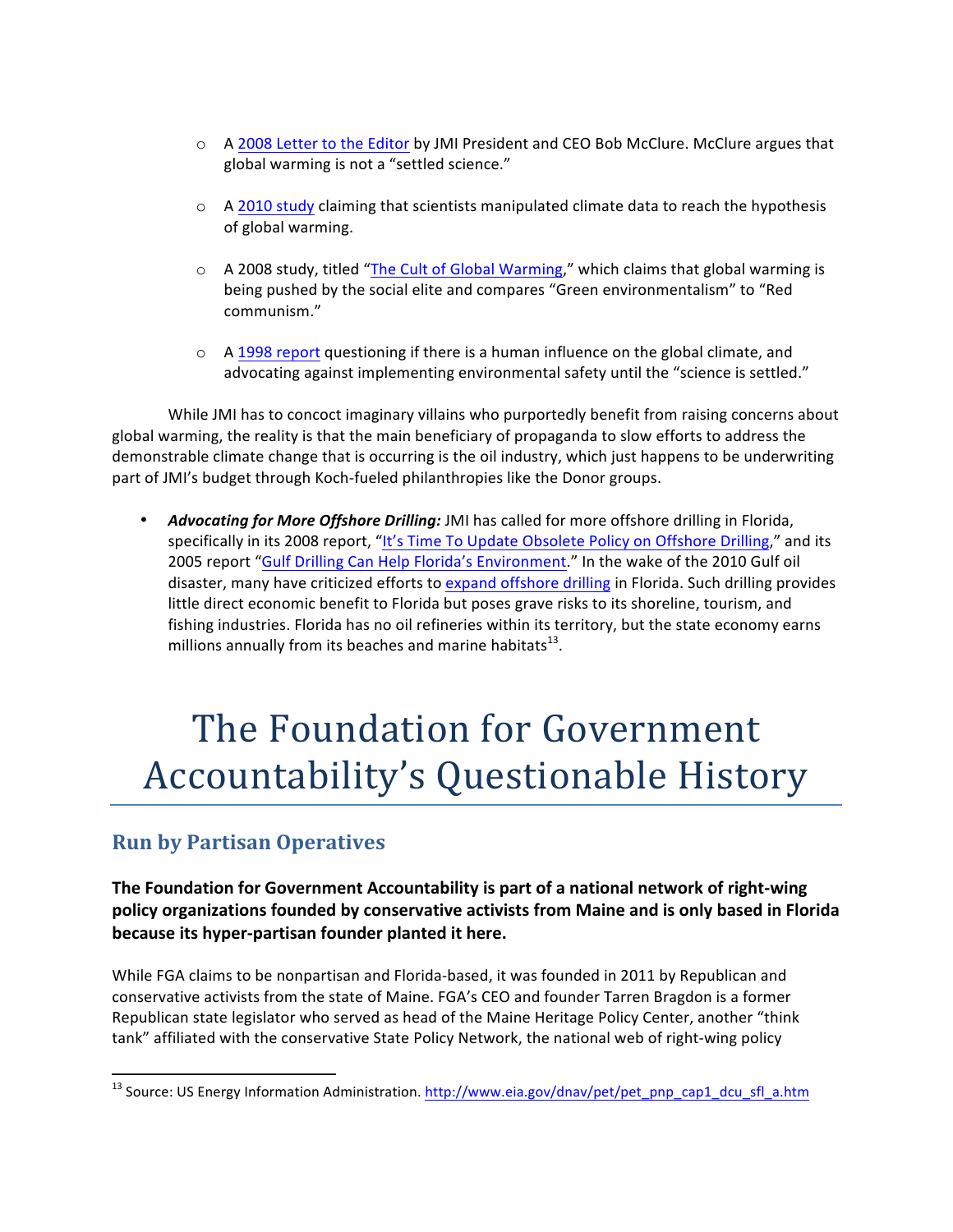organizations to which FGA belongs. Bragdon has stated that FGA's "initial donors who were interested in having [him] here" in Florida were responsible for his move to the state.

### **"Nonpartisan Think Tank" or Right-Wing Lobbying Machine?**

#### The Foundation for Government Accountability boasts about its lobbying muscle, but does it **play by the rules?**

FGA frequently brags about its influence in state politics and clearly has well-established ties with state legislators. In 2012, for example, FGA bragged that it had "engaged early on" with House and Senate sponsors of HB 1003, a proposal to create a new exemption from tangible personal property (TPP) taxes for businesses with less than \$50,000 in business equipment, to successfully influence the legislation. According to FGA's own post on its website, the organization had "regular discussions and meetings" with the sponsors of the bill and the Governor's office. However, FGA did not have a registered lobbyist in Florida in 2012. While a 501(c)(3) non-profit can engage in a limited amount of lobbying, it appears that FGA's outreach to Florida legislators about changing Florida's laws is not so limited. However, its federal tax filings for 2012 have not yet been made publicly available.

#### FGA's Government Relations Director Helps Operate Maine-Based Lobbying Firm; Lobbies for **Clients That Take Government Funds and May Benefit from FGA Proposals**

FGA Government Relations Director Christopher D. Hudson registered on April 16, 2013 to represent FGA in Florida. Hudson also works as the Florida Public Affairs Director for Strategic Advocacy, a public affairs consulting firm based out of Maine and registered as a foreign corporation in Florida.

Hudson and Strategic Advocacy also registered to lobby this year for LifeStream Behavioral Center, Mental Health Care, Inc., and Apalachee Center, Inc., all of which are Medicaid providers in Florida.<sup>14</sup> Meanwhile, FGA has actively pushed for the expansion of a Florida Medicaid privatization pilot program that has boosted the profits of providers of Medicaid services at the expense of expanded enrollment and patient care, according to critics. FGA's activity on behalf of the privatization scheme has included presenting the plan to ALEC, which endorsed the program's expansion.

Hudson's representation of firms that rely on government spending comes despite FGA's and Bragdon's advocacy for reductions in government spending. In addition to accepting Medicaid dollars, Mental Health Care, Inc., has accepted more than \$100,000 in federal stimulus funds, according to online records, and another Hudson client, MediSKY, contracts with government agencies.

Hudson and Strategic Advocacy reported receiving between \$10,007 and \$89,992 combined from LIfestream, Mental Health Care, Inc., Apalachee, and MediSKY for lobbying services in the first half of 2013.

<u> 1989 - Johann Stein, markin film yn y breninn y breninn y breninn y breninn y breninn y breninn y breninn y b</u>

<sup>&</sup>lt;sup>14</sup> Sources: Lifestream: http://www.nfbhp.com/services/services\_choosing\_providers.htm Mental Health Care, Inc.: http://www.floridahealthpartners.com/members/mbr\_medicaid\_area\_6.htm Apalachee Center: http://www.floridahealthfinder.gov/FacilityLocator/FacilityProfilePage.aspx?id=229085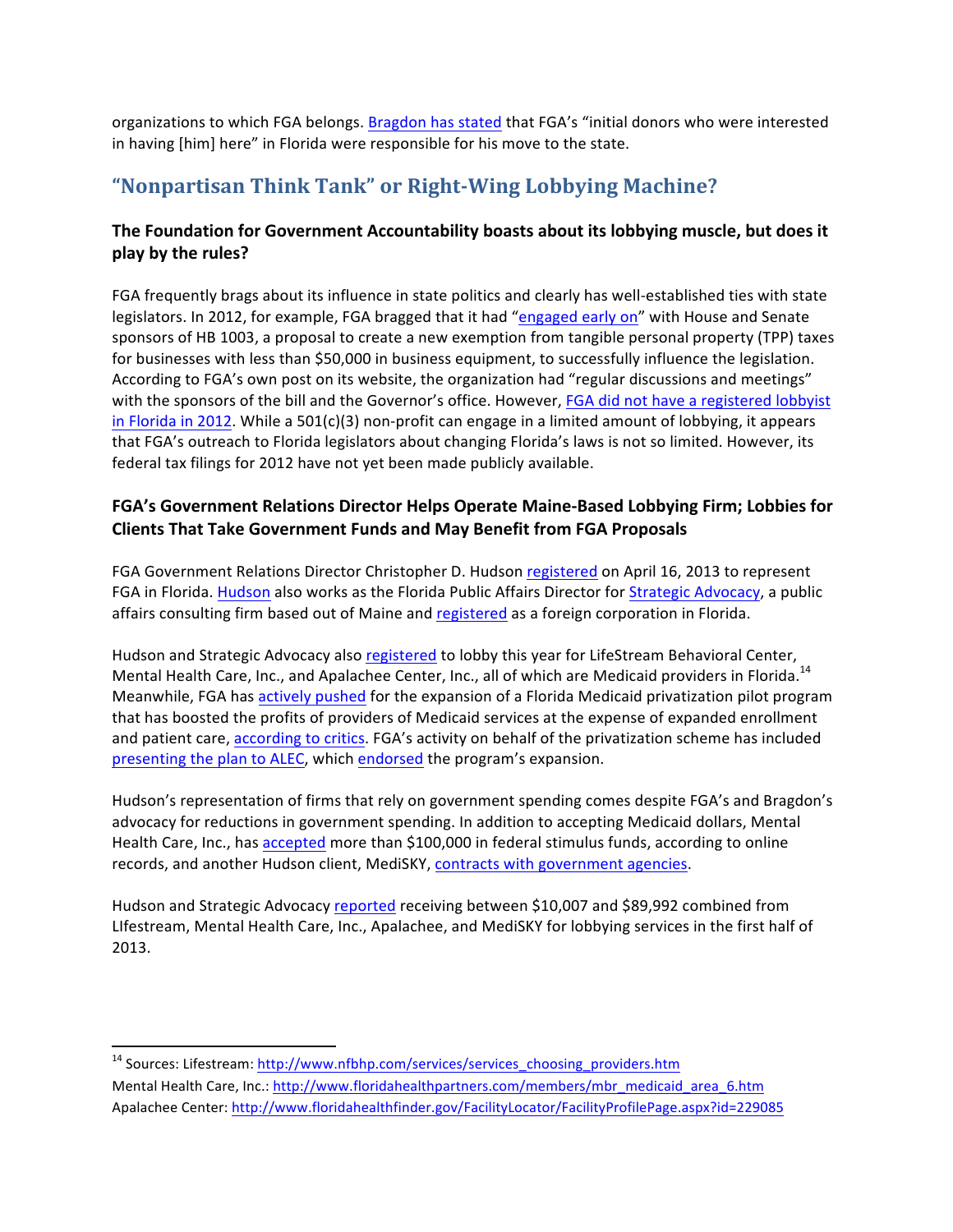### Florida's Think Tanks and William Dunn

Conservative think tanks in Florida like JMI and FGA promote policies that protect their wealthy right-wing donors, not middle class Floridians, and the case of William Dunn offers a **prime example.**

Both JMI and FGA have strong connections to William A. Dunn, who owns an investment firm (Dunn Capital Management) in Florida and also runs a right-wing foundation (Dunn's Foundation for the Advancement of Right Thinking). William Dunn serves on the FGA's board of directors. In addition, his wife, Rebecca, is a member of JMI's board of directors and Dunn's foundation has given at least \$335,000 to JMI between 2002 and 2011, making it one of JMI's largest known sources of income.

Dunn's foundation has given millions to other right-wing groups in Florida and around the United States, including the Franklin Center, FreedomWorks, the Cato Institute, the National Right to Work Legal Defense Foundation, the Mackinac Center, the State Policy Network, the National Taxpayers Union, the Heartland Institute, the American Enterprise Institute, and the Reason Foundation. William Dunn has also served on the boards of the Reason Foundation, Competitive Enterprise Institute, and the Cato Institute, alongside representatives of the Kochs or the Kochs themselves.

**Dunn and offshore accounts:** Dunn Capital Management's website reveals that clients have a program option called "offshore funds," although only those with a username and password can access information about the program. Typically, offshore funds are a way to avoid paying taxes that might otherwise be due to support the American government; although the true nature of Dunn's off shoring of funds is secret and unknown.

**Dunn's Net Worth is Reportedly \$80 Million, Stands to Benefit from JMI & FGA Policies:** In 2009, Institutional Investor reported William Dunn's net worth at \$80 million. Not surprisingly, Dunn has used his influence to fund think tanks in Florida (JMI & FGA) that promote policies that would help his bottom line:

- Deregulation of Wall Street/Investment Firms: JMI calls for less government regulation and oversight both for Wall Street investment firms and the economy overall in Government Policies Encouraged Wall Street's Risky Business (September 2008) and Beware When Government Runs Both Politics And The Economy (2009).
- **Repeal of the Estate Tax:** JMI promotes Florida's repeal of the Estate Tax, a tax that largely affects the very wealthy, and calls on Congress to do the same in its 2010 report: "Florida Has A Huge Stake In The 'Death Tax' Debate."
- Lowering Taxes: JMI and FGA have also released dozens of reports aimed at lowering taxes, often for the wealthiest in Florida, including:
	- o JMI 2005, "Low Taxes Can Keep Florida's Economy Humming"
	- o JMI 2007, "The Case for Florida to Enact A Taxpayer Protection Amendment"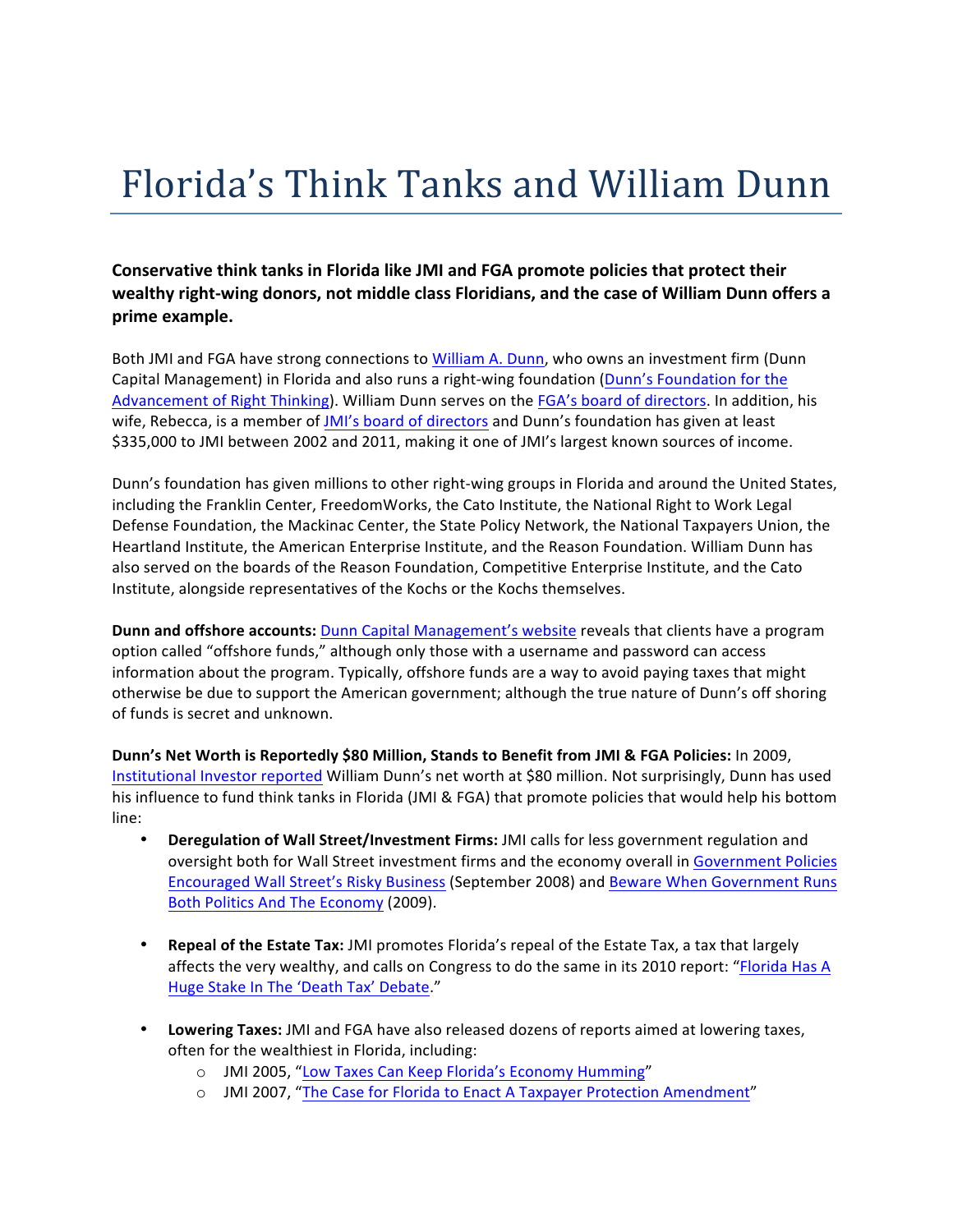- o FGA 2012, "FGA helps move Florida one step closer toward job-creating business tax relief"
- O FGA 2012, "Making Florida the Tax Haven of the South"

# Florida Think Tanks Pushing a National Right-Wing Agenda

JMI and FGA often push for the same policies as national right-wing organizations, most notably ALEC, including some the most controversial issues of the 2013 Florida legislative session:

| <b>Issue</b>                                                      | James Madison<br>Institute (JMI)                                                                                                                                                                                                                                                                                                                                                                                                                                                           | <b>Foundation for</b><br>Government<br><b>Accountability (FGA)</b>                                                                                          | <b>American Legislative</b><br><b>Exchange Council</b><br>(ALEC)                                                                                                                                       |
|-------------------------------------------------------------------|--------------------------------------------------------------------------------------------------------------------------------------------------------------------------------------------------------------------------------------------------------------------------------------------------------------------------------------------------------------------------------------------------------------------------------------------------------------------------------------------|-------------------------------------------------------------------------------------------------------------------------------------------------------------|--------------------------------------------------------------------------------------------------------------------------------------------------------------------------------------------------------|
| <b>Advocating for</b><br>Attacks on<br><b>Retirement Security</b> | In January 2013, after the<br><b>Florida Supreme Court</b><br>upheld a law requiring<br>workers to pay more into<br>state retirement plans, JMI<br>President & CEO Robert<br>McClure released a<br>statement praising the<br>ruling, and then called for<br>the legislature to take<br>another action by requiring<br>new hires to be placed in a<br>riskier 401k-style plan. JMI<br>has also released several<br>reports calling for further<br>attacks on worker<br>retirement security. | FGA listed the passage of<br>a bill harming workers'<br>retirement security in its list<br>of "good accomplishments"<br>of the 2011 Florida<br>Legislature. | ALEC's "Public Employees"<br><b>Portable Retirement Option</b><br>(PRO) Act" is a move<br>towards eliminating defined<br>benefit retirement plans for<br>public employees, which<br>protects retirees. |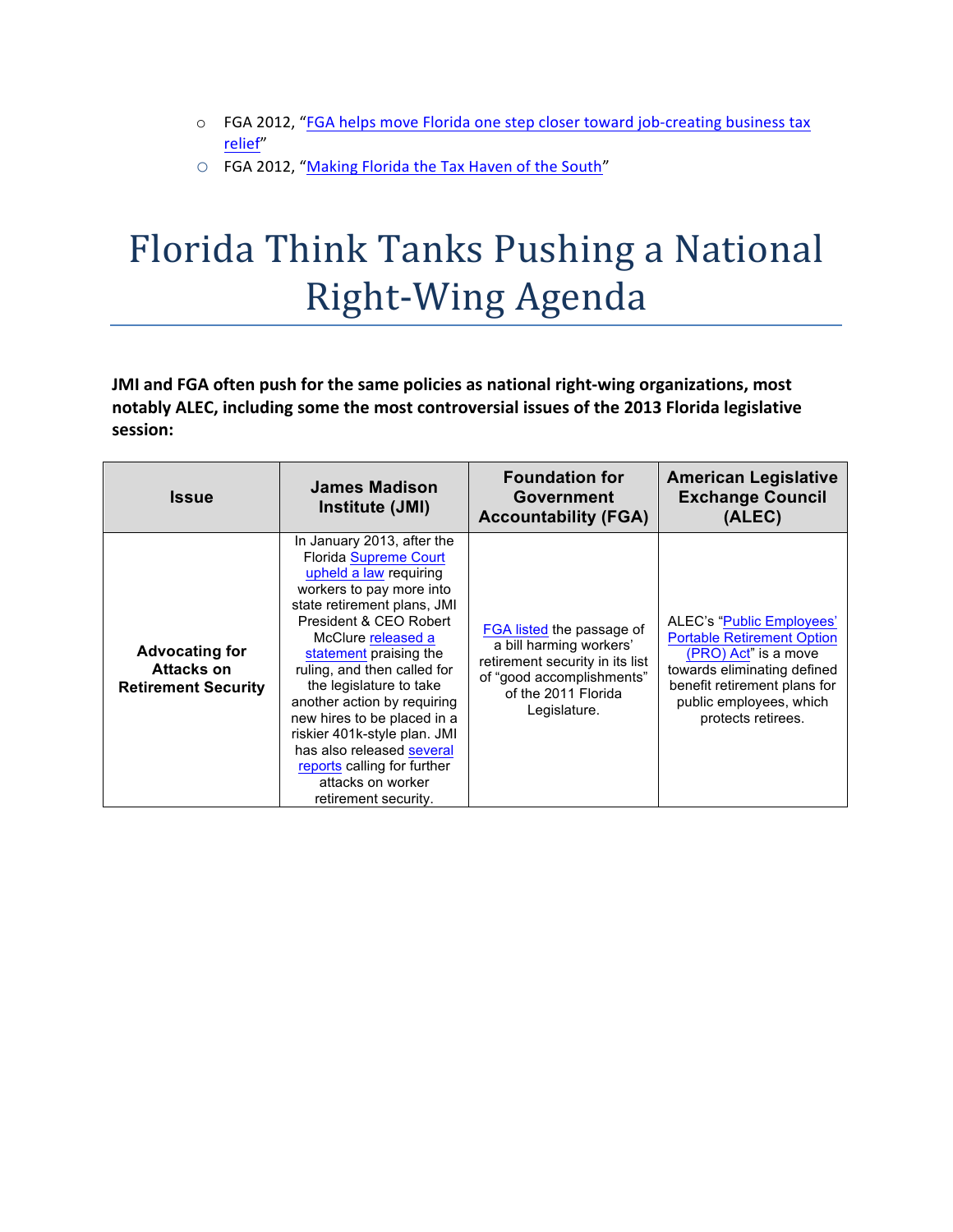| <b>Issue</b>                                                                                                                 | <b>James Madison</b><br>Institute (JMI)                                                                                                                                                                                                                                                                                                                                                                                                                                                                                                                                                                        | <b>Foundation for</b><br><b>Government</b><br><b>Accountability (FGA)</b>                                                                                                                                                                                                                                                                                                                                                                                                                                 | <b>American Legislative</b><br><b>Exchange Council</b><br>(ALEC)                                                                                                                                                                                                                                                                                                                                                                                                                                                                                                            |
|------------------------------------------------------------------------------------------------------------------------------|----------------------------------------------------------------------------------------------------------------------------------------------------------------------------------------------------------------------------------------------------------------------------------------------------------------------------------------------------------------------------------------------------------------------------------------------------------------------------------------------------------------------------------------------------------------------------------------------------------------|-----------------------------------------------------------------------------------------------------------------------------------------------------------------------------------------------------------------------------------------------------------------------------------------------------------------------------------------------------------------------------------------------------------------------------------------------------------------------------------------------------------|-----------------------------------------------------------------------------------------------------------------------------------------------------------------------------------------------------------------------------------------------------------------------------------------------------------------------------------------------------------------------------------------------------------------------------------------------------------------------------------------------------------------------------------------------------------------------------|
| <b>Privatizing Public</b><br><b>Education:</b><br><b>Vouchers, Charter</b><br><b>Schools, &amp; Parent</b><br><b>Trigger</b> | "Education Reform" is one<br>of JMI's stated focus areas,<br>and over the years JMI has<br>published numerous<br>reports supporting school<br>vouchers, charter schools,<br>and parent trigger<br>legislation. JMI President<br>Bob McClure also issued a<br>statement condemning the<br>Florida Legislature for<br>blocking ALEC's parent<br>trigger bill during the 2013<br>legislative session.                                                                                                                                                                                                             | In 2011, FGA listed the<br>following as good<br>accomplishments of the<br>Florida Legislature: "Ended<br>tenure, expanded charter<br>schools, vouchers and<br>virtual schools."                                                                                                                                                                                                                                                                                                                           | Education privatization is a<br>key component in ALEC's<br>extreme agenda. ALEC's<br>school voucher "models"<br>include the Education<br><b>Enterprise Zone Act and</b><br><b>The Parent Choice</b><br>Scholarship Program Act.<br>ALEC's charter school<br>models include the Charter<br><b>Schools Act and the Next</b><br><b>Generation Charter</b><br>Schools Act. Finally,<br><b>ALEC's 'Parent Trigger Act'</b><br>is very similar to ones that<br>have been rejected in the<br>Florida Legislature in<br>recent years, containing<br>some word-for-word<br>language. |
| <b>Against Healthcare</b><br><b>Reform &amp; Medicaid</b><br><b>Expansion</b>                                                | <b>JMI filed an Amicus Brief</b><br>with the Supreme Court in<br>support of the State of<br>Florida's challenge to the<br>Affordable Care Act. In<br>addition, JMI has released<br>several reports against the<br>Affordable Care Act and<br>Medicaid Expansion. In<br>February 2013, JMI<br>released a poll showing the<br>majority of voters opposed<br>Medicaid expansion. The<br>poll was conducted by<br><b>Cherry Communications,</b><br>who, according to their<br>website, "promote<br>Republican principles by<br>providing voter contact and<br>other phone services to the<br>Republican community" | FGA is against the 2010<br>Affordable Care Act, and<br>has released several<br>reports against Medicaid<br>expansion. In addition,<br>FGA's Tarren Bragdon<br>attended ALEC's Health<br>and Human Services Task<br>Force in Scottsdale, AZ in<br>November 2011. Finally,<br>several news outlets report<br>that Tarren Bragdon met<br>with Florida lawmakers<br>during the 2013 session to<br>"examine the Affordable<br>Care Act" and lobby them<br>not to expand government<br>Medicaid for Floridians. | ALEC has issued several<br>"model" bills against the<br>2010 Affordable Care Act,<br>including the <b>Freedom of</b><br><b>Choice in Health Care Act</b><br>and the Resolution<br><b>Opposing Employer-Paid</b><br><b>Health Care Mandates.</b><br><b>ALEC's Guide to Repeal</b><br>Obamacare is a guide for<br>state legislators to repeal<br>the Affordable Care Act.<br>and urges them to reject<br>Medicaid expansion and<br>federal grants for Medicaid.                                                                                                               |
| <b>Preemption &amp; Earned</b><br><b>Sick Time</b>                                                                           | JMI released a report in<br>February 2013 that<br>opposed minimum wage<br>earned sick time, and wage<br>theft mandates.                                                                                                                                                                                                                                                                                                                                                                                                                                                                                        |                                                                                                                                                                                                                                                                                                                                                                                                                                                                                                           | ALEC's model on the issue<br><b>Living Wage Mandate</b><br>Preemption Act and its<br>connection to push<br>preemption bills across the<br>country was exposed by<br><b>Think Progress in March</b><br>2013, including its efforts in<br>Florida.                                                                                                                                                                                                                                                                                                                            |